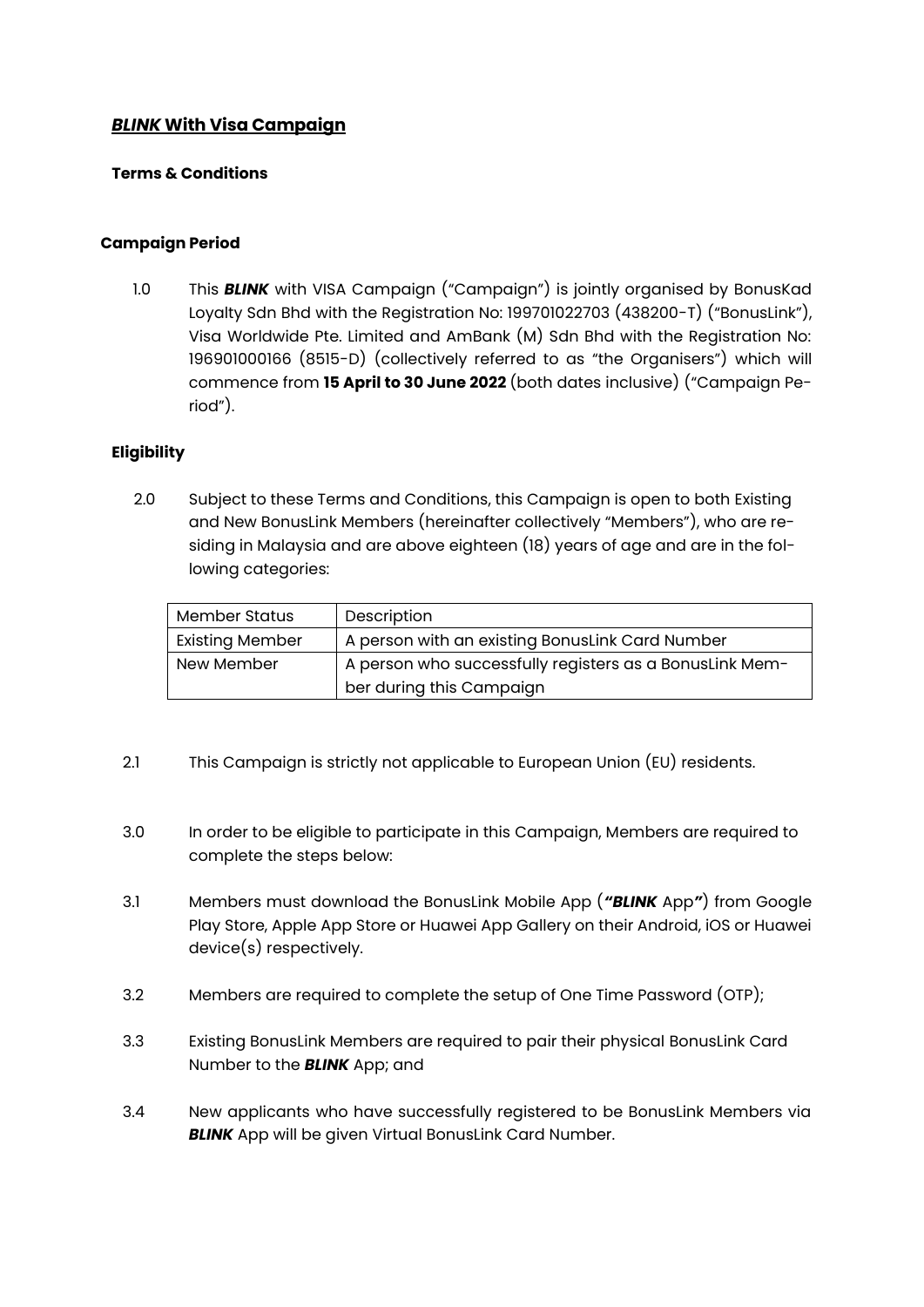# **Campaign Mechanics**

- 4.0 To be eligible to participate in this Campaign, Members are required to fulfil any of the following Campaign tasks ("Campaign Tasks") to receive the reward(s) during this Campaign Period:
- 4.1 Link a Visa Debit or Credit Card. Each Member is required to link his/her Visa Debit or Credit Card to the *BLINK* App to earn one (1) entry and three hundred (300) BonusLink Points.

Note: Only applicable to the first successful linked Debit or Credit Cards. To be eligible, payment card must remain linked throughout the Campaign Period. Limited to first one thousand and five hundred (1,500) Members only.

4.2 Purchase or partial redeem Voucher(s) using Visa Debit or Credit Card. Each Member must purchase or partial redeem Voucher(s) using Visa Debit or Credit Card to earn one (1) entry and two hundred (200) BonusLink Points. Limited to first ten thousand (10,000) Members only.

Note: No minimum spend is required for each transaction. Each Member is entitled to a maximum of twenty (20) entries.

4.3 Make payment to Merchants via *BLINK*IT (in *BLINK* App) using Visa Debit or Credit Card

Each Member must make payment to Merchant(s) via BLINKIT (in *BLINK* App) using Visa Debit or Credit Card to earn one (1) entry and five hundred (500) BonusLink Points. Limited to first five thousand (5,000) Members only.

Note: No minimum spend is required for each transaction. Each Member is entitled to a maximum of twenty (20) entries.

- 4.4 Minimum cumulative spend of RM100. Each Member is required to make a minimum cumulative spend of RM100 by making payments to Merchant(s) via *BLINK*IT (in *BLINK* App), purchase or partial redeem Voucher(s) using Visa Debit or Credit Card to earn one thousand (1,000) BonusLink Points. Limited to first two thousand (2,000) Members only.
- 4.5 Apply for an AmBank BonusLink Visa Card. Each Member is entitled to ten entries (10) upon approved applications of AmBank BonusLink Visa Card.
- 4.6 Earn double entries using an AmBank BonusLink Visa Card Each Member is entitled for double entries once the Campaign Task of "Link a Visa Credit Card in *BLINK* App, make payments to Merchants via *BLINK*IT,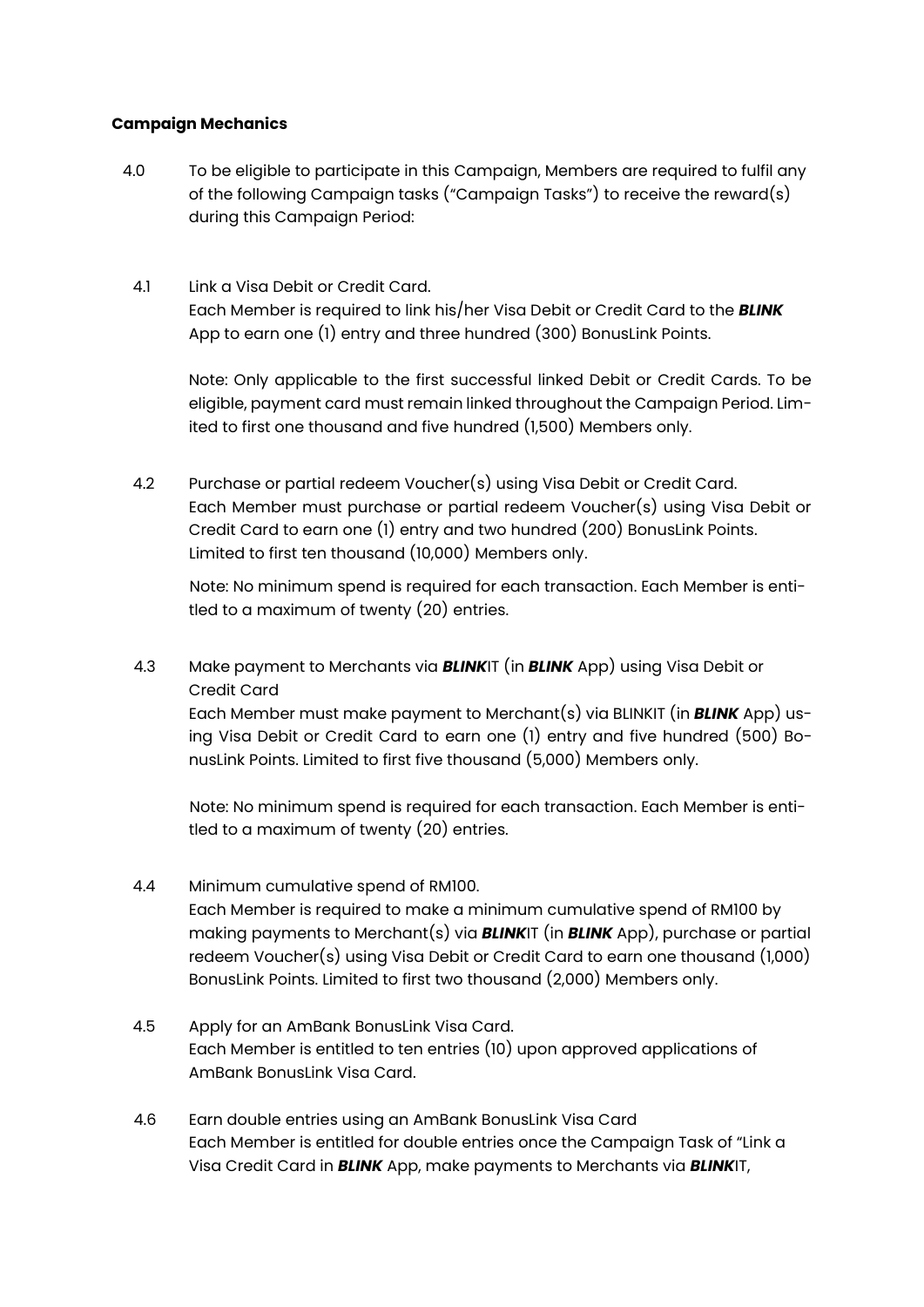purchase or partial redeem Voucher(s) using Visa Credit Card" has been fulfilled using an AmBank BonusLink Visa Card.

4.7 Get 10X BonusLink Points with AmBank Visa Debit or Credit Card Enjoy additional 10X BonusLink Points for payment made with AmBank Visa Debit or Credit Card in *BLINK* App. Maximum of one thousand (1,000) BonusLink Points per card holder. Limited to first five thousand (5,000) card holders only.

# **Rewards**

5.0 The eligible Members who have completed the above will be rewarded as follow:

| <b>Task</b>                                                                                                                                                                                                | <b>Entry/Points Reward</b>       | <b>Limited to first following</b><br>numbers of Members |
|------------------------------------------------------------------------------------------------------------------------------------------------------------------------------------------------------------|----------------------------------|---------------------------------------------------------|
| <b>Link Visa Debit or Credit</b><br>Card                                                                                                                                                                   |                                  |                                                         |
| Link a Visa Debit or Credit<br>Card on <b>BLINK</b> App.                                                                                                                                                   | 1 entry, 300 BonusLink<br>Points | 1,500                                                   |
| Purchase Voucher (via Visa<br>Debit or Credit Card, with no<br>minimum spend)                                                                                                                              |                                  |                                                         |
| Purchase or partial redeem<br>Voucher(s) using Visa Debit<br>or Credit Card.                                                                                                                               | 1 entry, 200 BonusLink<br>Points | 10,000                                                  |
| <b>BLINKIT with Visa Debit or</b><br><b>Credit Card</b>                                                                                                                                                    |                                  |                                                         |
| Pay with <b>BLINK</b> IT (via Visa<br>Debit or Credit Card, with no<br>minimum spend)                                                                                                                      | 1 entry, 500 BonusLink<br>Points | 5,000                                                   |
| <b>Cumulative Spend of RM100</b>                                                                                                                                                                           |                                  |                                                         |
| Make a minimum cumulative<br>spend of RM100 by making<br>payments to Merchant(s) via<br>BLINKIT (in <b>BLINK</b> App) or pur-<br>chase or partial redeem<br>Voucher(s) using Visa Debit<br>or Credit Card. | 1,000 BonusLink Points           | 2,000                                                   |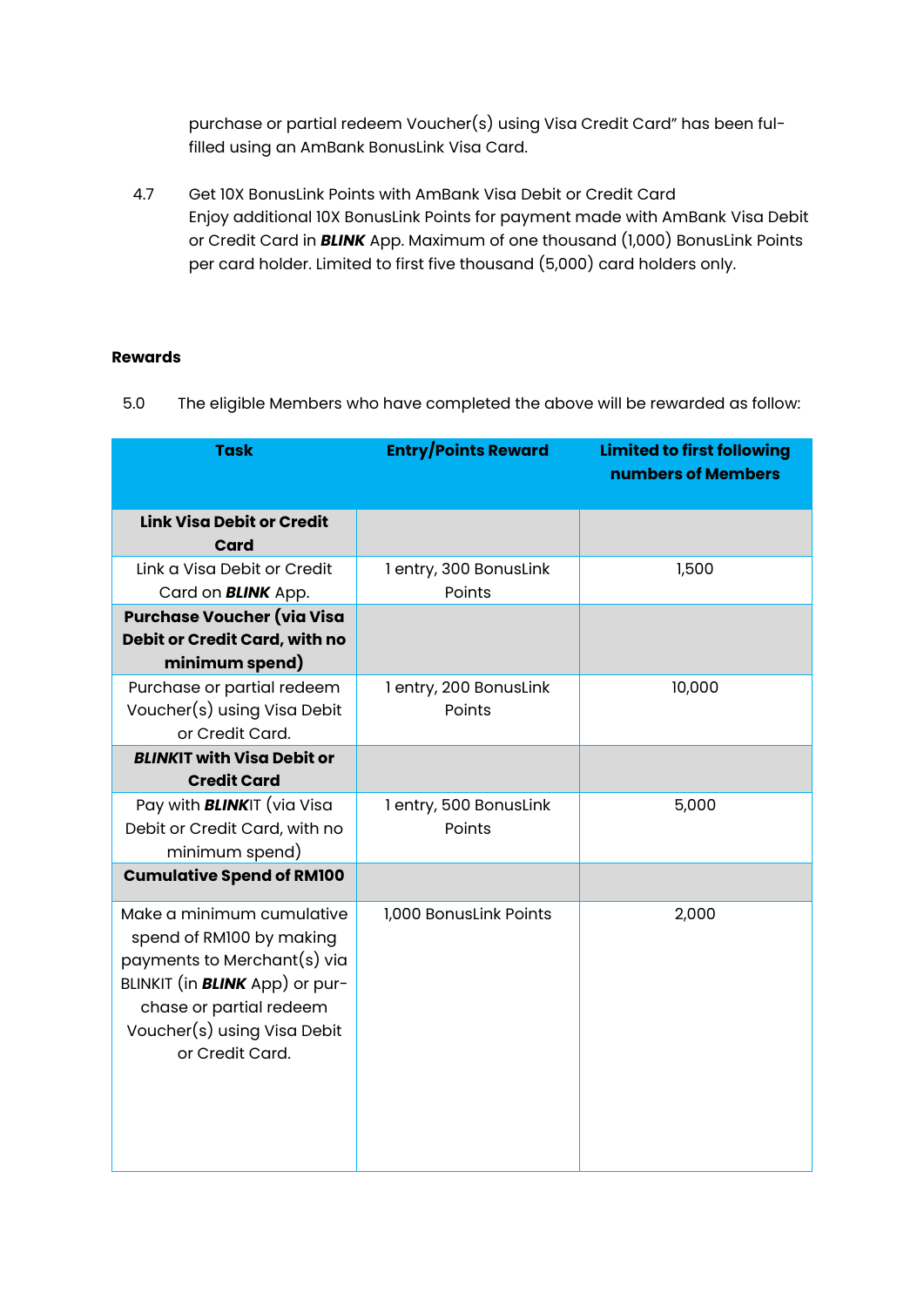| <b>Apply for an AmBank</b><br><b>BonusLink Visa Card</b>                                                                                                                                   |                        |           |
|--------------------------------------------------------------------------------------------------------------------------------------------------------------------------------------------|------------------------|-----------|
| Approved<br><b>Applications of AmBank</b><br>Bonuslink Visa Card.                                                                                                                          | 10 entries             | Unlimited |
| Use an AmBank BonusLink<br><b>Visa Card</b>                                                                                                                                                |                        |           |
| Use an AmBank Bonuslink<br>Visa Card for the Campaign<br>Task of "Link a Visa Credit"<br>Card in <b>BLINK</b> App & pay with<br>BLINKIT (via Visa Credit Card,<br>with no minimum spend)". | 2x Entries             | Unlimited |
| <b>Get 10X BonusLink Points</b>                                                                                                                                                            |                        |           |
| Pay with an AmBank<br>Visa Debit or Credit Card in<br><b>BLINK</b> App (max 1000 Bo-<br>nusLink Points per card<br>holder).                                                                | 1,000 BonusLink Points | 5,000     |

- 6.0 The rewards (BonusLink Points) are subject to first-come, first-served basis. The BonusLink Points will be credited within three  $(3)$  - four  $(4)$  weeks after the Campaign Tasks have been completed.
- 7.0 At the point of rewards fulfilment process, all eligible Members must not cancel or terminate their BonusLink Membership, otherwise the eligible Members will be disqualified. BonusLink also reserves the right to disqualify any eligible Members that it knows is, or has reasonable grounds to believe is, ineligible for this Campaign as a result of this rule.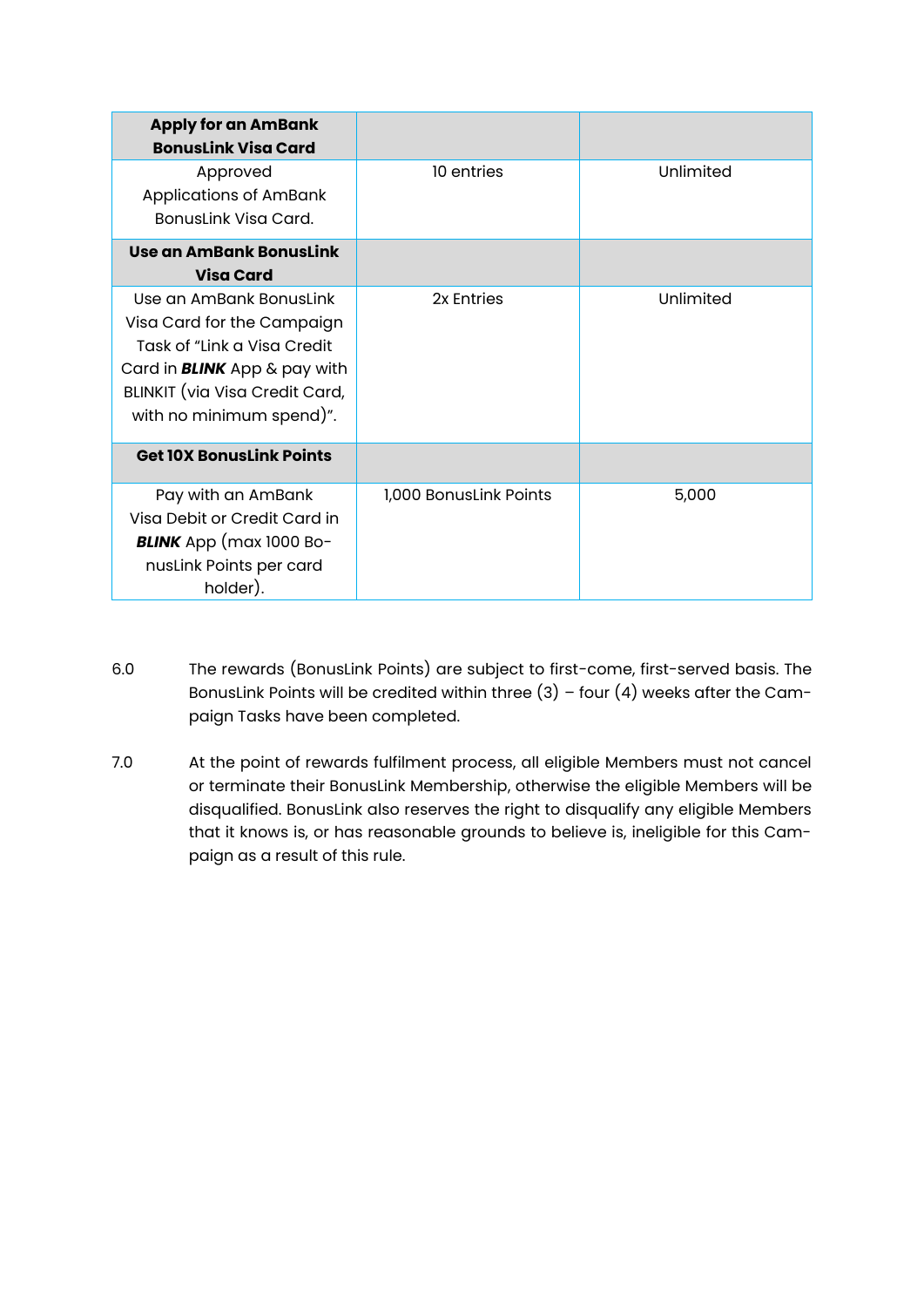### **Contest**

8.0 By completing any of the tasks in this Campaign, Members will stand a chance to win the following prizes:

| <b>No</b>      | <b>Prize</b>                                                                                          | <b>No of Winners</b> |
|----------------|-------------------------------------------------------------------------------------------------------|----------------------|
| 1              | Grand prize - Samsung Z Flip 3 128GB                                                                  | 9                    |
| $\overline{2}$ | Special Prize- Parkson RM50 Vouchers                                                                  | 350                  |
| 3              | 20,000 BonusLink Points for Ambank<br>BonusLink Visa Card Holder                                      | 100                  |
| 4              | Winner for Successful Applications of<br>AmBank Bonuslink Visa Card -<br>Samsung Z Flip 3 128GB       | 3                    |
| 5              | Winner for Successful Applications of<br>AmBank BonusLink Visa Card - Parkson<br><b>RM50 Vouchers</b> | 50                   |
|                | Total                                                                                                 | 512                  |

- 8.1 Winners will be selected via a computerized selection system. BonusLink's decision on all matters relating to this Contest (including the selection of Winners) shall be final and binding. No enquiries on Winners' selection will be entertained.
- 8.2 Winners for prize no. one (1) to five (5) will be contacted by BonusLink. BonusLink will contact the shortlisted Winners who are the registered owners of the BonusLink Cards for verification. The shortlisted Winners will be required to answer BonusLink related questions correctly before they are eligible to receive the prize ("Winners" and each a "Winner"). If any answer to any question is incorrect, he or she will be disqualified from the Contest and another Winner will be selected.

A shortlisted Winner will be contacted by BonusLink via a phone call ("Phone Call"). For example:

Should the first attempt to contact a shortlisted Winner via Phone Call fail, i.e. no answer, telephone number not in service, no connection etc, BonusLink will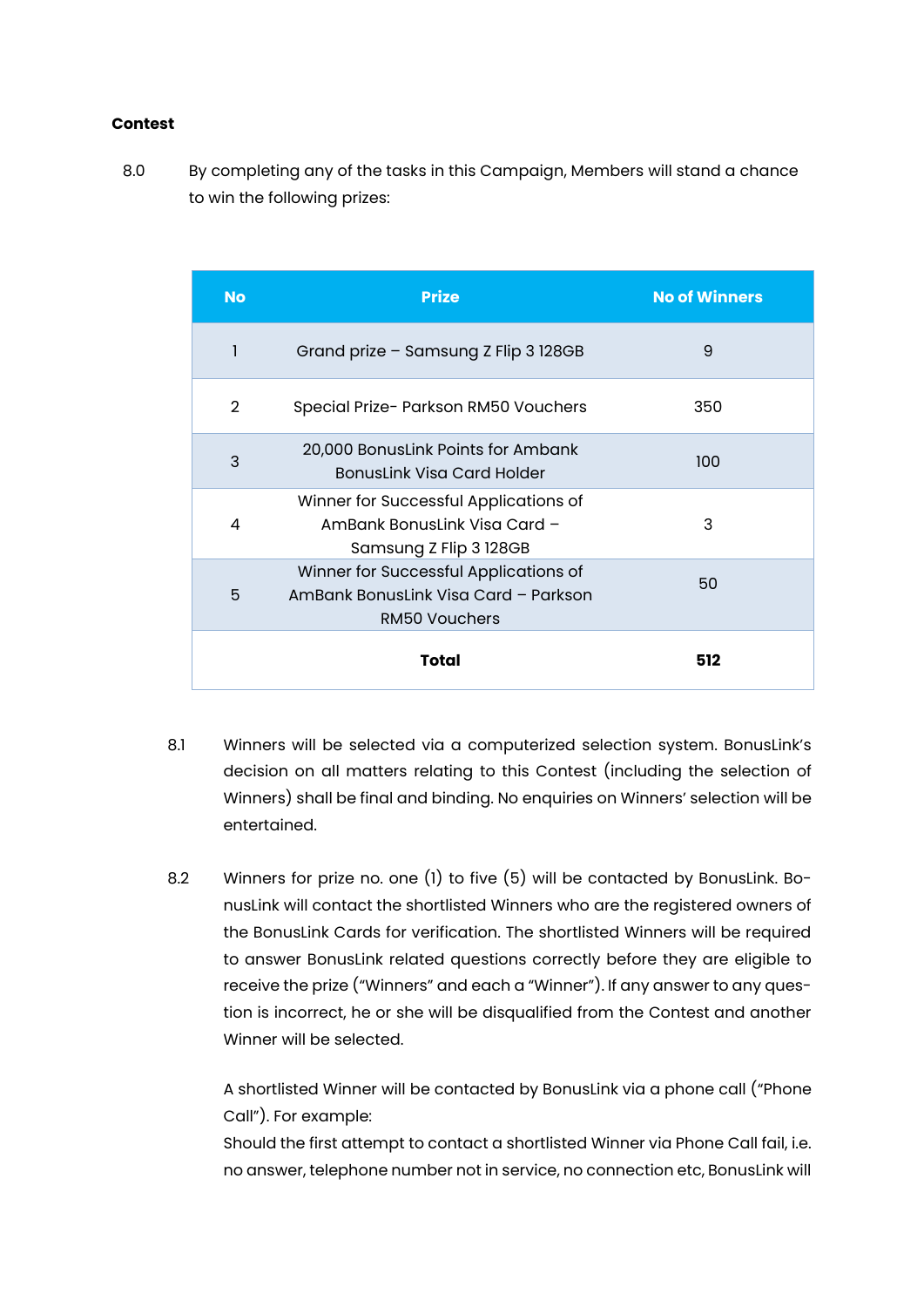attempt to contact the shortlisted Winner again at least two (2) more times on the same or next day from when the first call attempt was made. Where such further attempts to contact the shortlisted Winner are unsuccessful, BonusLink reserves the right to select another shortlisted Winner through a Phone Call, in place of the original shortlisted Winner who could not be contacted and the same process will be repeated until a new shortlisted Winner is determined.

8.3 Members will only be entitled to win one (1) prize throughout the Campaign Period.

8.4 Prizes no. one (1) and four (4) will be delivered to Members' delivery address and prize no. two (2), three (3), and five (5) will be credited to Members' BonusLink account within six (6) to eight (8) weeks after Campaign Period.

8.5 Prizes no. four (4) and five (5) is eligible for successful applicants, determined by the date and time of the online application via [https://www.bnuslink.com.my/EN/LeadsForm.aspx?page=form](https://www.bonuslink.com.my/EN/LeadsForm.aspx?page=form) with approved application of AmBank BonusLink Visa Card.

#### **General Terms & Conditions**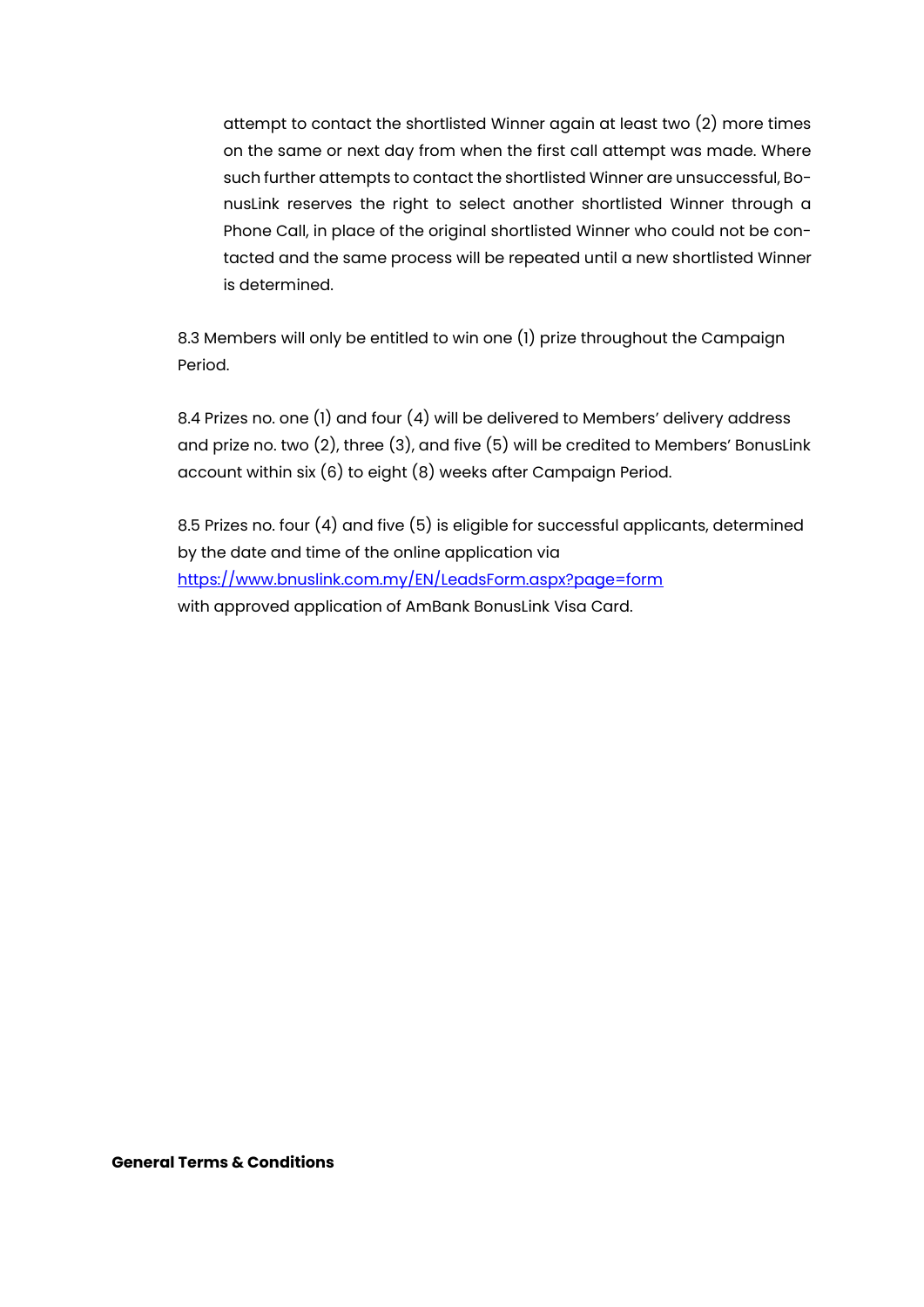- 1.0 By participating in this Campaign, Members are deemed to have read, understood and agreed to be legally bound by the Terms and Conditions of this Campaign as stated herein and any additional Terms and Conditions stipulated by the Organisers from time to time (as may be applicable) including all decisions of the Organisers in all matters without limitation or qualification related thereto.
- 2.0 The Organisers are not responsible for, nor have any control whatsoever on the SMS traffic, network failure and / or interruptions on the part of the respective telecommunications service providers or the Organisers' vendors for any other reason(s) whatsoever resulting in the delay of the "Notification" during Campaign Period.
- 3.0 All Organisers' decisions on all matters including but not limited to the eligibility of the Members and/or Campaign mechanics for this Campaign or in the event of any dispute shall be final and binding and no correspondence or appeals will be entertained.
- 4.0 The Organisers reserve the absolute right to vary, delete and/or add to any of these Terms and Conditions (wholly or in part) from time to time in such manner as the Organisers deem appropriate without giving any prior notice to any party including but not limited to Members.
- 5.0 By participating in this Campaign, Members are deemed to have given acceptance and consent for the Organisers (and any third party authorized by the Organisers) to use Members' personal data including Members' names and photographs for publicity purposes, and for the purposes of this Campaign. In the event that Members do not consent to the use of any Members' personal data including photographs, please notify the Organisers of the same immediately. Failure to provide consent will render Members to be ineligible to participate in this Campaign. All personal data provided by Members in this Campaign will be updated unto Members' BonusLink account accordingly. Any personal data used by the Organisers will be in compliance with the [Personal Data Protection Act 2010](https://www.bonuslink.com.my/EN/PrivacyNotice.aspx) as indicated in BonusLink's Personal Data Protection Policy stated in BonusLink's website, AmBank's website and Visa's website.
- 6.0 The Organisers reserve the absolute right, at any time, to verify the validity of any successful transactions and/or eligible Members at any point in time.
- 7.0 The Organisers reserve the absolute right to revise the BonusLink Points to be awarded from time to time without any prior notice to any party including but not limited to the Members.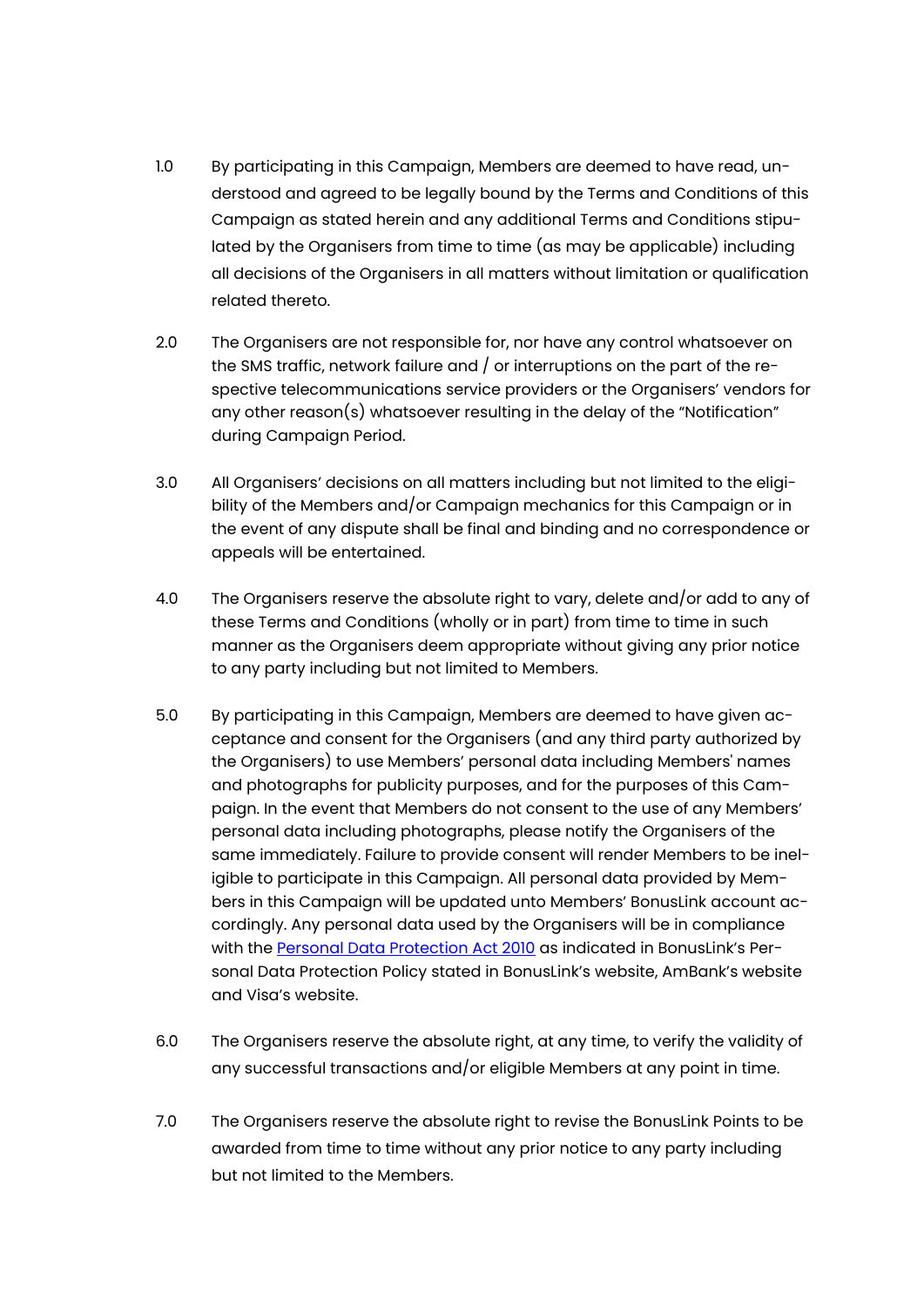- 8.0 The Organisers reserve the right at their sole discretion to disqualify any Member and/or to retract or forfeit the award of BonusLink Points from any Member if they believe the Member has (singularly or jointly with any other Member) undertaken fraudulent practice and/or activities to earn the BonusLink Points or undertaken any activities that are or may be harmful to this Campaign or to the Organisers.
- 9.0 The Organisers reserve the absolute right to cancel, terminate or suspend the Campaign with or without any prior notice and/or assigning any reason. For the avoidance of doubt, any cancellation, termination or suspension of the Campaign by the Organisers shall not entitle any party including but not limited to the Members to any claim or compensation against the Organisers for any and all losses and/or damages suffered or incurred as a direct or indirect result of the act of cancellation, termination or suspension.
- 10.0 The Terms and Conditions contained herein, as the same may be amended from time to time, shall prevail over any inconsistent terms, conditions, provisions or representations contained in any other promotional and/or advertising materials for the Campaign. In the event of any conflict or inconsistency between the English version and any translation thereof, the English version of the Terms and Conditions shall prevail.
- 11.0 In no event will the Organisers be liable for any loss or damages including without limitations, loss of income, profits or goodwill, direct or indirect, incidental, consequential, exemplary, punitive and/or special damages of any party including third parties howsoever arising whether in contract, tort, negligence or otherwise, in connection with this Campaign, even if the Organisers have been advised of the possibility of such damages in advance, and all such damages are expressly excluded.
- 12.0 The Organisers to the fullest extent permitted by law exclude all warranties, rights and remedies (including warranties implied by statute or otherwise) that Members would otherwise be entitled to by law.
- 13.0 Members are responsible for and shall comply with all these Terms and Conditions and Members shall not, as part of the participation in this Campaign, breach any of these terms.
- 14.0 All Members shall comply with all applicable laws when participating in this Campaign.